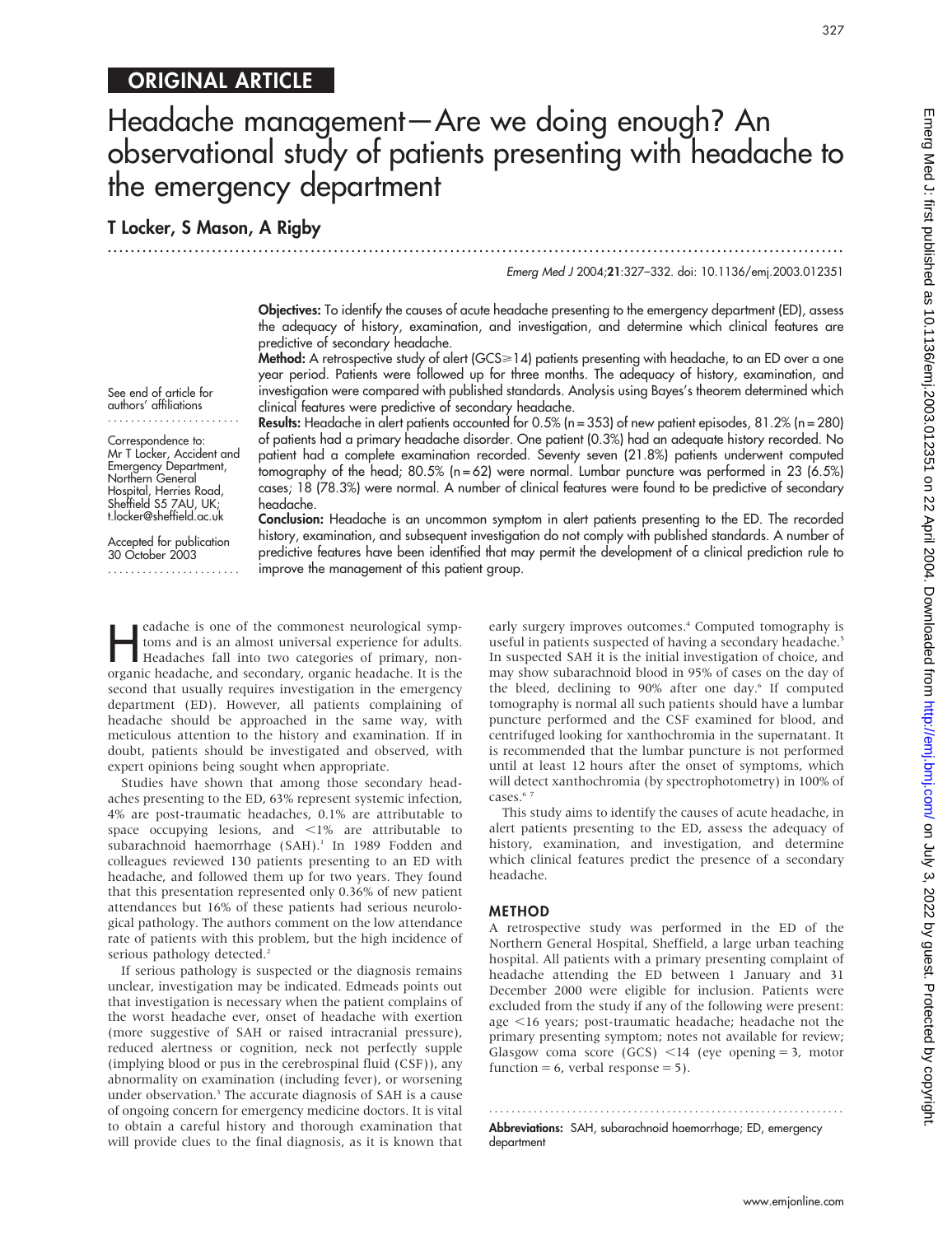A search of the ED database was carried out to identify all patients eligible for inclusion. For each patient the ED notes and, where relevant, inpatient notes were reviewed. For each included patient a standardised data collection form was completed, recording demographic and clinical information, as well as final diagnosis. Final diagnosis was taken to be that recorded by the ED doctor for patients discharged and the diagnosis recorded on the discharge summary for those admitted.

Three months after the patient's initial attendance the hospital database was searched for any subsequent ED or hospital episodes. Where there were further ED or hospital episodes, or the patient had died the relevant notes were reviewed. For the purpose of analysis patients were assigned to one of the following groups:

- N Abnormal examination—patients found to have an abnormality on neurological examination
- N ''First or worst'' headache—patients with a normal neurological examination presenting with their first or most severe episode of headache.
- N Usual headache pattern—patients with a normal neurological examination who had previously suffered headaches of the same character and severity.
- N Indeterminate—all patients who did not fit the criteria of any of the preceding three groups.

The data were analysed to examine how each group compared with the published recommendations outlined below. Analysis using Bayes's theorem determined which demographic or clinical features were predictive of secondary headache. Using Bayes's theorem is equivalent to multiplying the likelihood ratio (that is, the ratio of the proportion of those with the disease that have the symptom, to the proportion of those without the disease but who also have the symptom). In this case the ''disease'' is secondary headache. The likelihood ratio was then converted to a ''weight of evidence" using Good's method.8 Deriving weights of evidence has been applied in the fields of gastroenterology and rheumatology. $9<sup>1</sup>$ 

#### **History**

A number of key points referred to as the ''headache history'' have been outlined by Freitag and Newman (table 1).<sup>5 11</sup> These were taken to be the standard used for comparison in this study.

#### Examination

Marks has stated that all patients presenting with headache should have a physical examination including assessment for neck stiffness, rash, a full neurological and ENT examination, and blood pressure measurement.<sup>12</sup> This was taken to be the examination standard used for comparison.

#### RESULTS

During the period studied there were 77 421 new patient episodes. Four hundred and thirty six (0.6%) eligible patients were identified from the ED database. Of these patients, 83

| Table 1 The "headache history" <sup>5 11</sup> |                                    |  |  |
|------------------------------------------------|------------------------------------|--|--|
| Type of pain                                   | Precipitating factors              |  |  |
| Onset                                          | Exertional features                |  |  |
| Duration                                       | Prior history, studies, evaluation |  |  |
| Severity                                       | Premonitory symptoms               |  |  |
| Associated symptoms                            | Medicines                          |  |  |
| Location of pain                               | Allergies                          |  |  |

were excluded: 44 had a post-traumatic headache; three were under 16 years; four did not present with headache; 16 had a GCS of less than 14 (13 had SAH, two had migraine, and one patient was post-ictal); notes were unavailable in 16 cases. Alert patients presenting with headache represented 0.5% of new patient episodes  $(n = 353)$ .

Figure 1 shows the age/sex distribution of the study group. The median age range was 26–35 years old.

Data regarding final diagnosis were available for 345 patients (97.7%) (table 2). Two hundred and eighty (81.2%) patients were diagnosed as having a primary headache disorder, 65 (18.8%) patients had a secondary headache.

#### History and examination

Only 1 of 353 (0.3%) sets of case notes met the standard for history taking outlined in table 1. No patient had a complete assessment recorded, as suggested by Marks.<sup>12</sup>

#### Computed tomography

Seventy seven (21.8%) patients underwent head CT during their hospital attendance, 44 (57.1%) of these were performed while the patient was under the care of the ED. Sixty two scans (80.5%) were normal. Seven scans (9.1%) demonstrated SAH and one (1.3%) demonstrated an intraparanchymal haemorrhage. The remaining seven scans (9.1%) showed cerebral or cerebellar infarcts.

#### Lumbar puncture

Lumbar puncture was performed in 23 (6.5%) patients. One patient refused the procedure. In four cases the procedure was unsuccessful. The CSF was normal in 18 patients and in one patient showed features consistent with viral meningitis.

With regard to investigation the study group can be considered in the four groups outlined above. Figure 2 summarises the investigation of these groups.

#### Abnormal neurology

Of the 50 patients found to have an abnormality on neurological examination, 13 (26.0%) were discharged from the ED without investigation, three (6.0%) patients were discharged from the ED after a normal head CT. One (2.0%) patient self discharged from the ED after a head CT revealed a cerebral infarct. Thirty one (62.0%) patients were admitted to hospital.

#### First or worst headache

Of the 36 patients who presented with their ''first or worst'' headache, 10 (27.8%) were discharged from the ED without



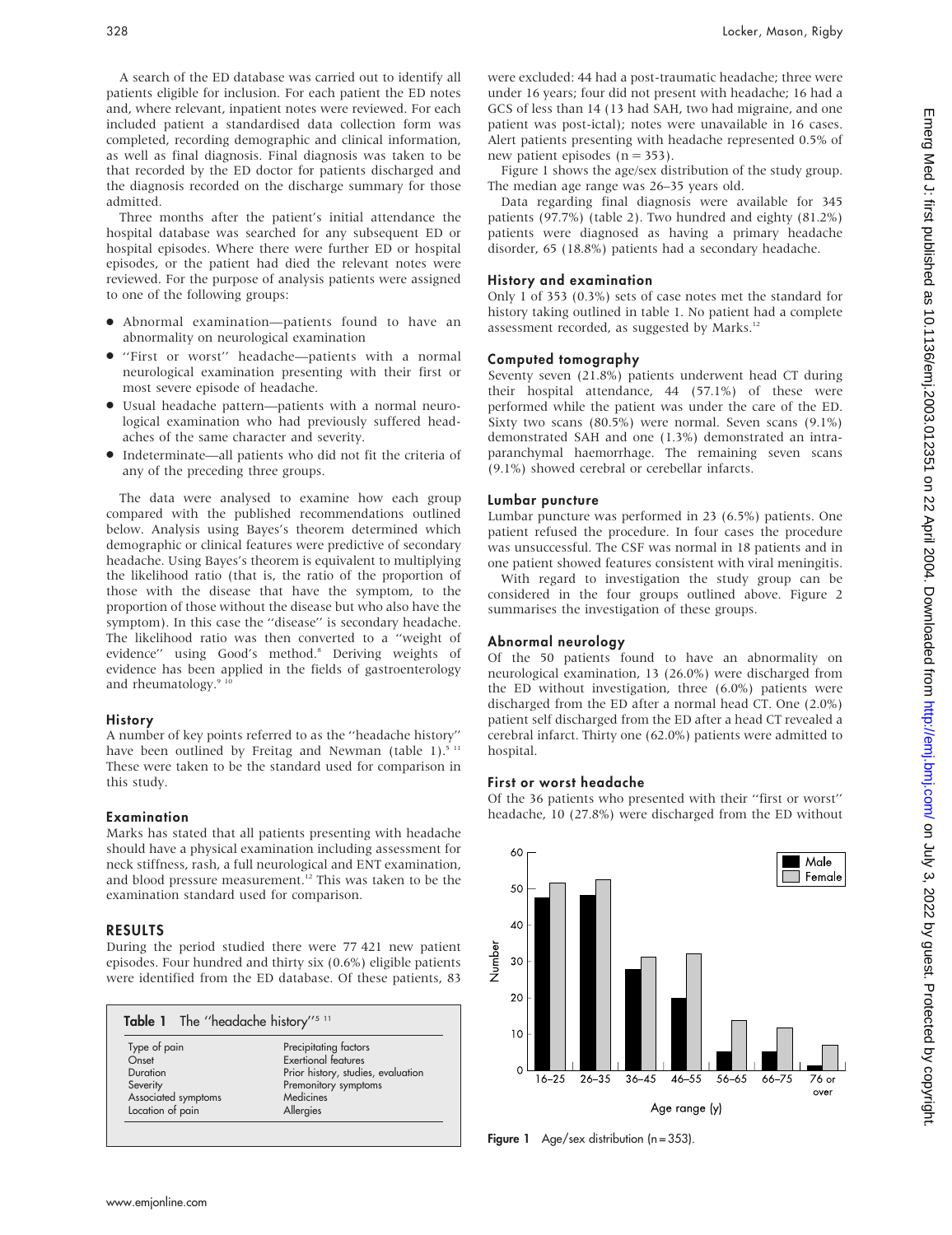|                                                  |                         | Number (% of category)          |                                  |                                 | Total                             |
|--------------------------------------------------|-------------------------|---------------------------------|----------------------------------|---------------------------------|-----------------------------------|
|                                                  | Abnormal<br>examination | "First or<br>worst"<br>headache | Usual<br>headache                | Indeterminate<br>group          |                                   |
| <b>Diagnosis</b>                                 | $n = 50$                | $n = 36$                        | $n = 37$                         | $n = 230$                       | $n = 353$                         |
| Migraine<br>Tension headache<br>Cluster headache | 10(20)<br>5(10)<br>1(2) | 4(11.1)<br>5(13.9)<br>1(2.8)    | 14 (37.8)<br>5(13.5)<br>$\Omega$ | 78 (33.9)<br>37(16.1)<br>4(1.7) | 106 (30.0)<br>52 (14.7)<br>6(1.7) |
| Other primary<br>headache                        | 14 (28)                 | 16(44.4)                        | 9(24.3)                          | 77 (33.5)                       | 116 (32.9)                        |
| <b>SAH</b>                                       | 4(8)                    | 3(8.3)                          | $\Omega$                         | $\Omega$                        | 7(2.0)                            |
| Other intracranial<br>bleed                      | $\Omega$                | 1(2.8)                          | $\Omega$                         | $\Omega$                        | 1(0.3)                            |
| Cerebral/cerebellar<br>infarct                   | 5(10)                   | $\Omega$                        | 2(5.4)                           | 1(0.4)                          | 8(2.3)                            |
| Meningitis                                       | $\Omega$                | 1(2.8)                          | $\Omega$                         | 2(0.9)                          | 3(0.8)                            |
| Systemic infection                               | 3(6)                    | 1(2.8)                          | 2(5.4)                           | 12(5.2)                         | 18(5.1)                           |
| Other secondary<br>headache                      | 2(4)                    | 3(8.3)                          | 5(13.5)                          | 18(7.8)                         | 28(7.9)                           |
| Diagnosis not known                              | 6(12)                   | 1(2.8)                          | $\mathbf 0$                      | 1(0.4)                          | 8(2.3)                            |



Figure 2 Investigation of patients presenting with headache.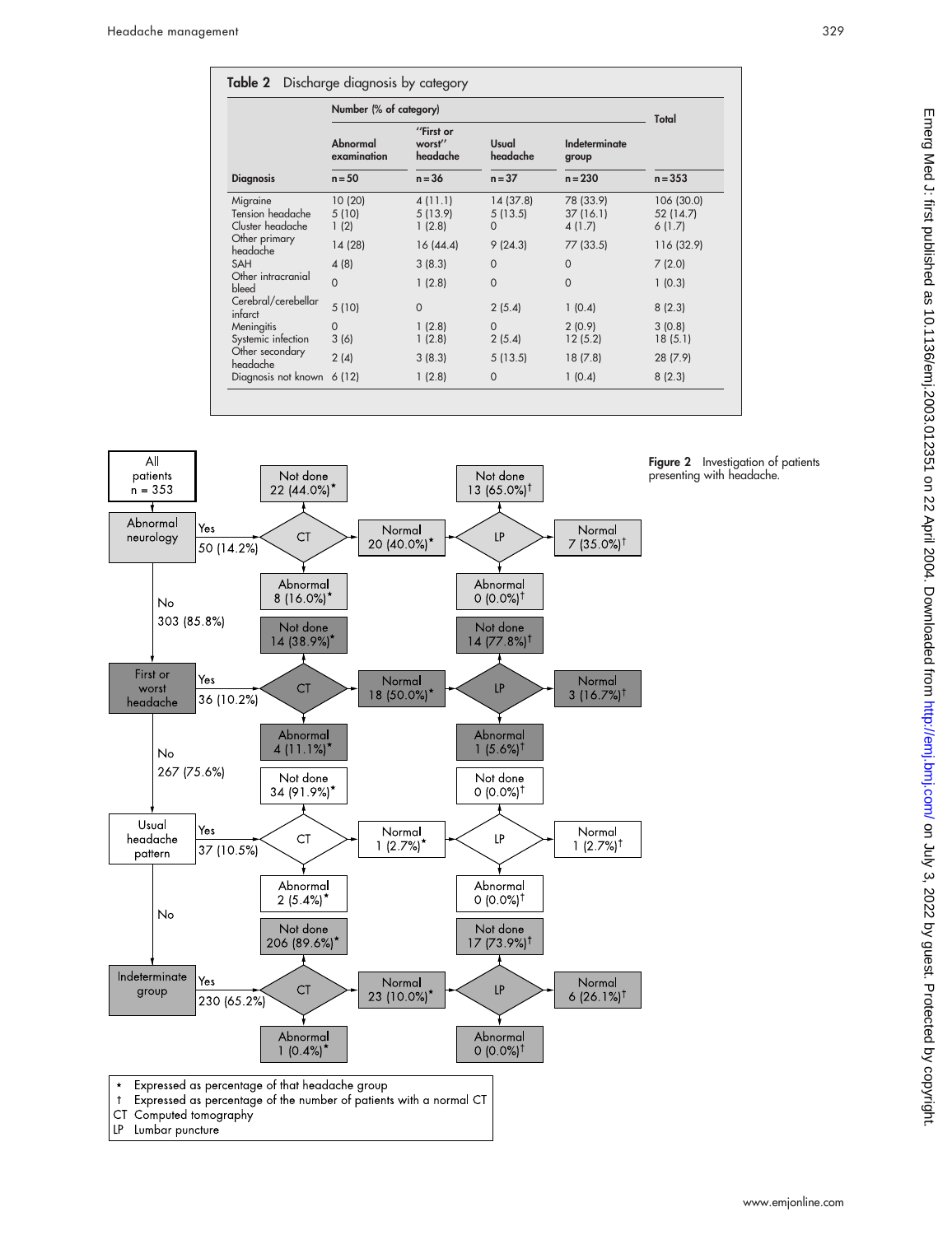investigation. Sixteen (44.4%) patients underwent CT in the ED. A further 10 (27.8%) patients were admitted before any investigations had been completed and six (16.7%) subsequently underwent CT. Of 18 patients who had a normal head CT scan, only four (11.1%) underwent lumbar puncture. It was not clear from the subjects' case notes why lumbar puncture had been omitted.

#### Usual headache pattern

Thirty seven (10.5%) patients presented with their usual pattern of headache and no recorded abnormality on neurological examination. Thirty (81.1%) patients were discharged from the ED without investigation. Of the seven (18.9%) patients admitted to hospital, one underwent CT in the ED and a further two during their inpatient stay. One scan was normal, the remainder showed cerebral infarcts.

#### Indeterminate group

Two hundred and thirty patients (65.2%) did not meet the criteria to be included in any of the preceding groups. One hundred and eighty six (80.9%) were discharged from the ED without investigation. Two patients were discharged from the ED after a normal CT scan. Of the 42 patients admitted to hospital, 22 (9.6%) underwent CT. One scan showed a cerebral infarct, the remainder were normal. Six patients underwent lumbar puncture, all were normal.

#### Follow up

At three month follow up two (0.6%) patients had died. In both cases this had occurred during their initial admission. One patient died as a result of the SAH with which they presented to hospital, the other death occurred in a patient who presented with headaches resulting from superior vena cava obstruction complicating a bronchial carcinoma. Fourteen (4.0%) patients had subsequently attended the ED or been admitted to hospital with headache. Eight (2.3%) patients were diagnosed as having a primary headache. Four (1.1%) patients had a secondary headache consisting of systemic infection ( $n = 2$ , 0.6%), viral meningitis ( $n = 1$ , 0.3%), and SAH ( $n = 1, 0.3\%$ ).

## Clinical features predictive of secondary headache

All clinical and demographic features were assessed for their ability to predict secondary headache. The prior probability of a secondary headache in this sample was 18.8%. The posterior odds of the 15 most predictive features are outlined in table 3.

Four features were selected on the basis of their predictive ability, probable independence, and ease of measurement. These were age greater than 65 years, temperature greater than 38.0  $\degree$ C, systolic blood pressure greater than 160 mm Hg, and the presence of neck stiffness. Applied to all patients in the study, the presence of at least one of these features predicted secondary headache with a specificity of 82.1% and a sensitivity of 37.8%. Applying this to the ''indeterminate'' group gives a specificity of 86.2% and a sensitivity of 21.2%. The diagnostic performance of multiple features in predicting secondary headache in both the total sample and in the indeterminate group is summarised in table 4.

## **DISCUSSION**

The small proportion of ED patients attending with acute headache reflects the fact that, although a common symptom, it rarely requires urgent attention. Something out of the ordinary must have happened for patients to present to hospital, and we must assume (until proved otherwise) this is a reflection of an underlying pathological process. We have shown that while patients presenting with headache and GCS of greater than 14 represent only 0.5% of all new patient episodes, over 18% of these have significant abnormality. This is in keeping with published data but is a probable underestimate of the true incidence, given the poor quality of history and examination and the lack of appropriate investigation that we have identified.<sup>2</sup>

### History and examination

Both history and examination in the ED were found to be inadequate when compared with published standards.<sup>5 11 12</sup> It is these areas where perhaps greatest improvement could be made for minimal cost. As stated elsewhere,<sup>13</sup> improvement in training of ED doctors and an increased awareness of the variety of ways in which serious disease may manifest would lead to more detailed and accurate clinical assessment. The introduction of structured forms to record history and examination findings may enhance the quality of information recorded for each patient and facilitate improved diagnostic accuracy. In addition, it would simplify audit processes, permitting easier recognition of improvements in management. Guidelines on the recommended points of history and examination that should be recorded may assist inexperienced ED doctors when dealing with these patients. Furthermore, improvements in clinical assessment may reduce the number of patient assigned to the ''indeterminate group'', facilitating clinical decision making processes particularly in relation to investigation or admission.

| <b>Clinical feature</b>            | Weight of evidence | Posterior odds (%) |  |
|------------------------------------|--------------------|--------------------|--|
| Plantars up-going                  | 17                 | 55.0               |  |
| Plantars equivocal                 | 12                 | 52.6               |  |
| Temperature>38°C                   | 12                 | 52.6               |  |
| Age>65 years                       | 14                 | 47.5               |  |
| Abnormal respiratory examination   | 13                 | 45.0               |  |
| Pain stabbing in character         | 10                 | 37.8               |  |
| Neck stiffness                     | 8                  | 33.2               |  |
| Pulse>90 bpm                       | $\frac{8}{7}$      | 33.2               |  |
| Systolic BP>160 mm Hg              |                    | 31.0               |  |
| Diastolic BP>100 mm Hg             | 7                  | 31.0               |  |
| Abnormal cranial nerve examination |                    | 31.0               |  |
| Pain in the orbit                  | Ô                  | 28.9               |  |
| Abnormal auroscopy                 | 6                  | 28.9               |  |
| Abnormal CVS examination           | 5                  | 26.9               |  |
| Abnormal limb power                | 5                  | 26.9               |  |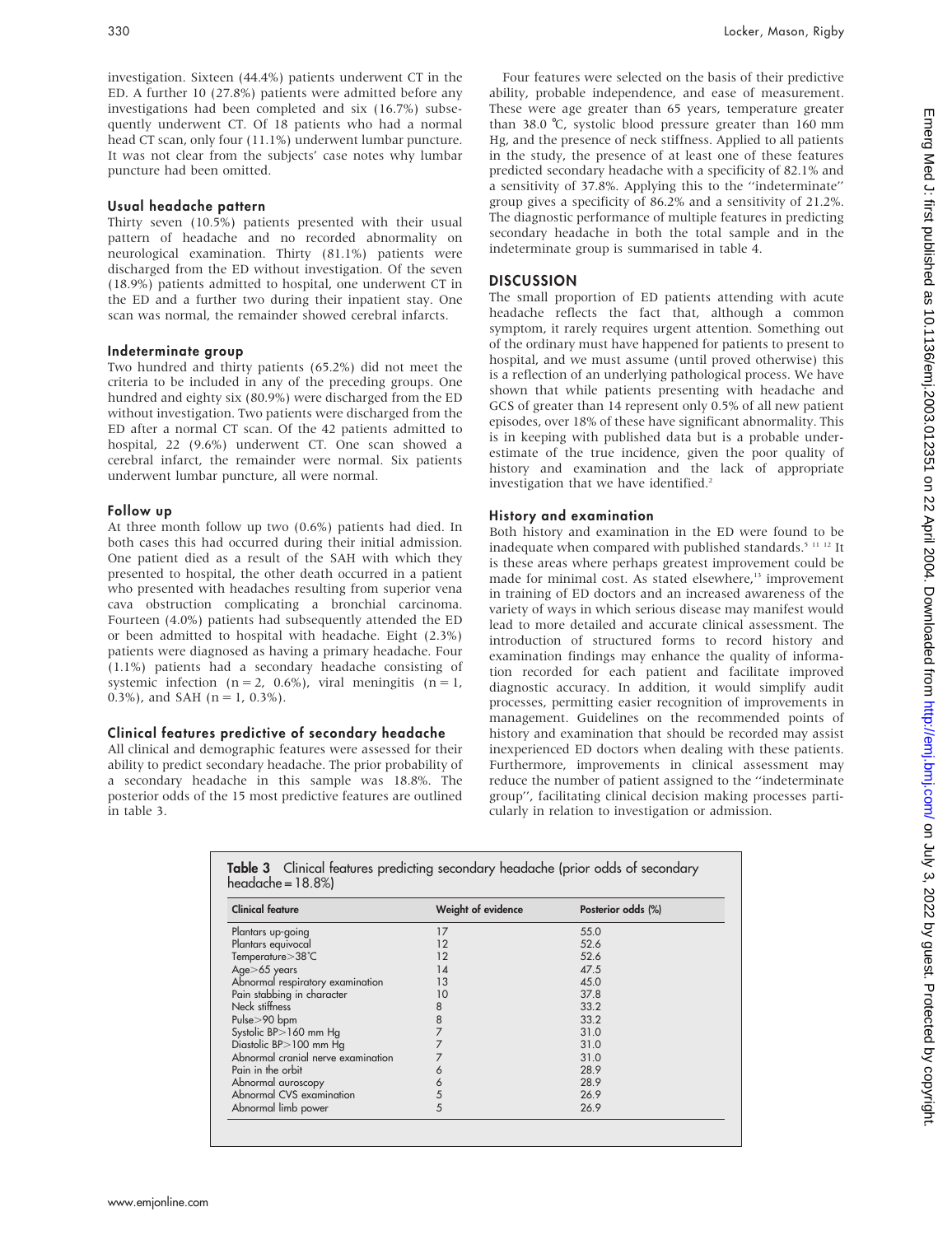|                | All patients       |                    | Indeterminate patients |                    |
|----------------|--------------------|--------------------|------------------------|--------------------|
|                | <b>Sensitivity</b> | <b>Specificity</b> | <b>Sensitivity</b>     | <b>Specificity</b> |
| One feature    | 30.8               | 82.1               | 21.2                   | 86.2               |
| Two features   | 10.8               | 94.6               | 121                    | 97.5               |
| Three features | 0.0                | 98.6               | N/C                    | N/C                |
| Four features  | N/C                | N/C                | N/C                    | N/C                |

#### **Investigation**

It is clear from the data we have presented that CT is underused. All patients in the ''abnormal neurology'' or ''first or worst headache'' groups should have required CT according to published recommendations,<sup>3</sup> producing a minimum of 86 (24.4%) head scans. If this is expanded to include the ''indeterminate'' group, then a maximum of 316 (89.5%) scans should have been performed. Neither of these targets was met, with only 77 (21.8%) scans performed. Lumbar puncture was also underused in this study. Again, the value of this investigation, particularly in suspected cases of meningitis or SAH, is widely accepted.<sup>5 14</sup> Only 11.1% (4 of 36) of those patients presenting with a ''first or worst'' headache, and therefore, possible SAH, underwent lumbar puncture.

Why are these investigations not being used more frequently? It is possible that the frequent occurrence of headache in the general population, combined with a lack of knowledge of the potentially serious underlying causes and the ways in which they present, leads to the failure to thoroughly investigate these patients. The ongoing limited availability of CT to many EDs may play a part in this finding and it is vital that this issue is addressed.<sup>15</sup>

#### Predictors of secondary headache

A number of features have been identified that are predictive of the presence of secondary headache. Many of these findings would be expected, such as abnormal plantar reflexes or neck stiffness, which are recognised as signs of neurological abnormality. Most interesting, however, are other factors such as abnormal respiratory examination, pain that was stabbing in character, and pain situated in the orbit. These have been shown to considerably increase the probability of the presence of a secondary headache. Assessment of the predictive value of certain features has been hampered by the low frequency with which the presence or absence of that feature was recorded. The four features selected for use in combination (age  $>65$ , temperature  $>38^{\circ}$ C, systolic blood pressure  $>160$  mm Hg, and the presence of neck stiffness) while having inadequate sensitivity to rule out secondary headache, may prove useful in determining which patients may require investigation, particularly if more than one of the four features is present. Clinical predictors such as these will prove most useful in those patients in whom the correct management strategy is unclear, such as those assigned to the indeterminate group.

#### Improving management

A number of areas have been highlighted where there are inadequacies in patient management. Teaching programmes for ED doctors must include training on the issues we have raised. Improved training should be backed up by clinical guidelines regarding the assessment and management of these patients. This may be further improved by the use of standardised forms for recording history and examination findings, which have been shown to improve documentation in other areas of emergency medicine.<sup>16</sup> Groups of patients

who definitely require investigation can easily be identified in the ED, for example, ''first or worst headache'' or ''abnormal neurology''. Protocols, agreed in conjunction with inpatient teams, should be in place so that these patients are investigated and managed appropriately and expeditiously. We have identified a large group of patients, the ''indeterminate group'', in whom the correct management strategy is unclear. This group may be best served by development of a clinical prediction rule based upon specific points in the history and examination. This would aim to stratify patients into high and low risk groups, enabling focused investigation. The development of such a rule has to be methodologically sound for it to be safe and widely applicable. The standards to which such prediction rules should conform have been reported elsewhere.17 18 The main points include: determining the need for a clinical prediction rule, defining the predictive findings and outcome, and prospectively validating the clinical prediction rule. From the data presented here it is clear that there is a need for such a clinical prediction rule. A prospective study is needed to validate the predictive variables we have outlined and develop such a rule.

In a number of areas the ideal management of patients presenting with headache remains unclear. This has been highlighted in a recent literature review and policy statement by the American College of Emergency Physicians Clinical Policies Sub-committee on Acute Headache. The authors of this policy statement were unable to make any recommendations that consisted of ''Generally accepted principles for patient management that reflect a high degree of certainty'' based on currently available evidence.<sup>19</sup> Further work is needed to provide high quality evidence to determine the optimum management of this important patient group.

#### Study limitations

This study has a number of important limitations. Being retrospective, we must assume that some patients eligible for inclusion have been missed, as identification was dependent upon data recorded in the ED database. We have demonstrated that the recorded history, examination, and investigation were inadequate in most of the patients. This may have significant impact upon not only upon the groups to which patients were assigned for data analysis, but also upon the accuracy of the final diagnosis recorded for most of the patients and therefore the validity of the predictive variables. It is clear that further prospective work is required to accurately delineate the performance of EDs in the assessment of patients presenting with headache and to investigate the issues we have raised. A prospective study examining the role of a clinical prediction rule and an ED rule out strategy is starting shortly in Sheffield.

#### **Contributors**

Thomas Locker participated in the design of the study, data collection, and analysis and in the writing of the paper. Suzanne Mason participated in the in the design of the study and writing the paper. Alan Rigby participated in the data analysis and in writing the paper. Thomas Locker acts as guarantor of the paper.